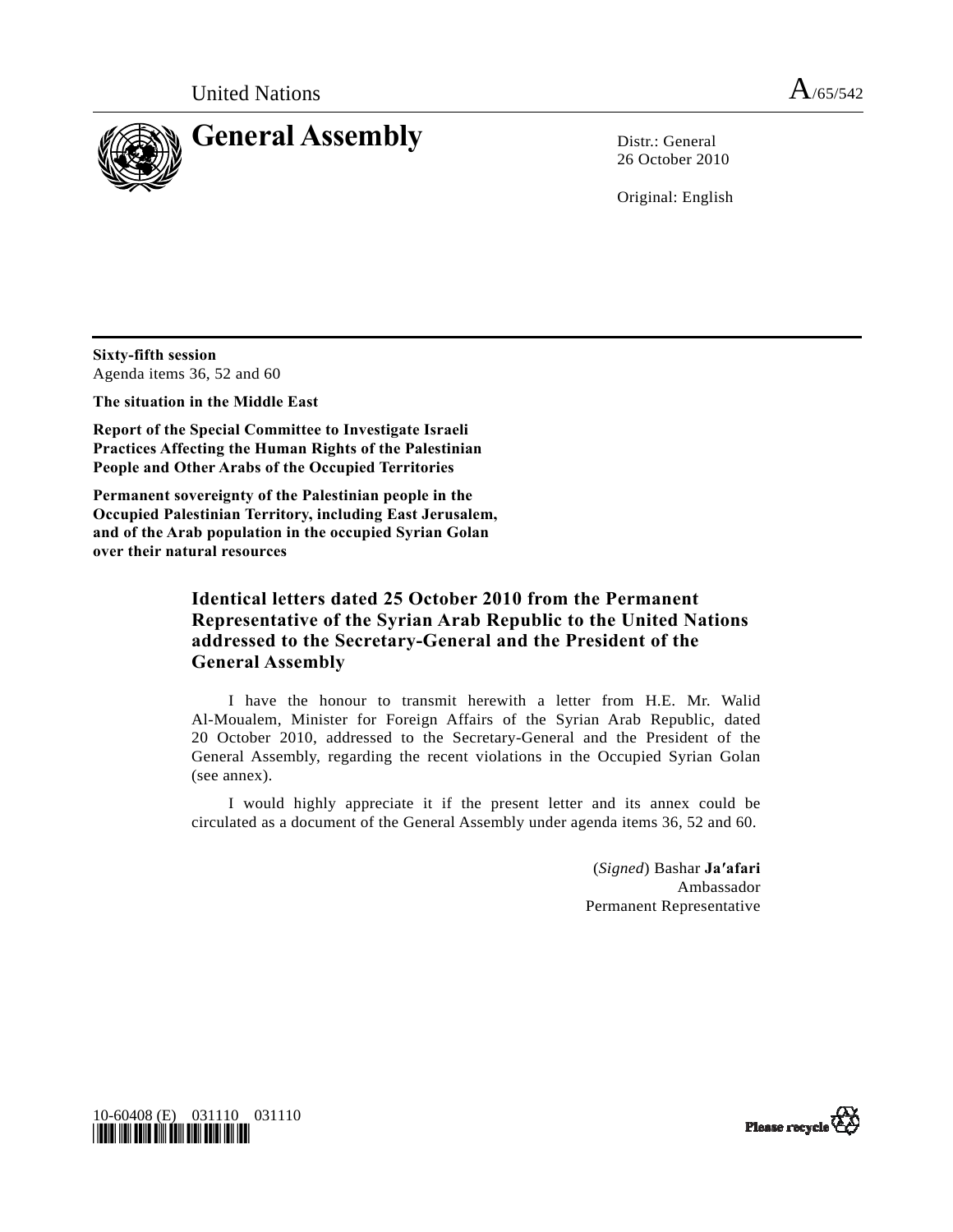## **Annex to the identical letters dated 25 October 2010 from the Permanent Representative of the Syrian Arab Republic to the United Nations addressed to the Secretary-General and the President of the General Assembly**

 The Israeli occupying authorities are extracting water from Mas`adah Lake in the occupied Syrian Golan and diverting it to settlement farms. Albeit the reservoirs of those occupying authority settlements are full of water, water is being pumped from the lake into those reservoirs.

 As a result of that Israeli measure, which contravenes international law and the Fourth Geneva Convention, Syrian citizens in the Golan have sustained material losses that are estimated at some \$20 million and are expected to increase by a further \$10 million by the end of 2010. Those losses have been incurred by the loss of fish stocks and poor apple yields in the farms that are irrigated by Lake waters and the inadequacy of water for orchards. The Lake has been reduced in size by the extraction of its water, while the surrounding region is becoming desertified.

 Mas`adah Lake contains some 7 million cubic metres of water, of which the occupying authorities sell a meagre amount to Syrian farmers in the Golan at exorbitant prices while most is reserved for the use of settlers. Overall, Syrian farmers have access to a mere 3.5 million cubic metres of all the water available in the occupied Syrian Golan, which Israel controls, at a cost of \$3 million, while settlements pay a low fee that amounts to only \$7 million for 34 million cubic metres.

 We have made previous reference in our annual reports on Israeli practices in the Golan to the policies of the Israeli occupying authorities, which are deliberately designed to control the waters of the Golan and deny Syrian citizens their natural rights over their own water. This latest proceeding of the Israelis, namely, the extraction of the waters of Mas`adah Lake, constitutes an economic and environmental catastrophe of enormous proportions for Syrian citizens in the occupied Syrian Golan.

 The action that Israel, the occupying Power, is pursuing in this area constitutes an infraction of international legitimacy and, in particular, Security Council resolutions 242 (1967) and 338 (1973), which affirm that Israel should withdraw from all occupied Arab territories, including the occupied Syrian Golan, and a blatant violation of its obligations as occupying Power under the Geneva Conventions and the relevant United Nations resolutions.

 Israel's actions are, indeed, a violation of Security Council resolution 465 (1980), preambular paragraph 7, which calls upon Israel to take into account the need to consider measures for the impartial protection of private and public land and property, and water resources. Israeli actions are, furthermore, a violation of paragraph 5 of the aforementioned resolution, which determines that all measures taken by Israel to change the physical character, demographic composition, institutional structure or status of the Arab territories occupied since 1967 have no legal validity. Security Council resolution 497 (1981) confirms that those measures are null and void and without international legal effect.

 Israel's persistence in its practices and creation of topographic changes on the ground once again expose its true motives and make it absolutely clear that it is